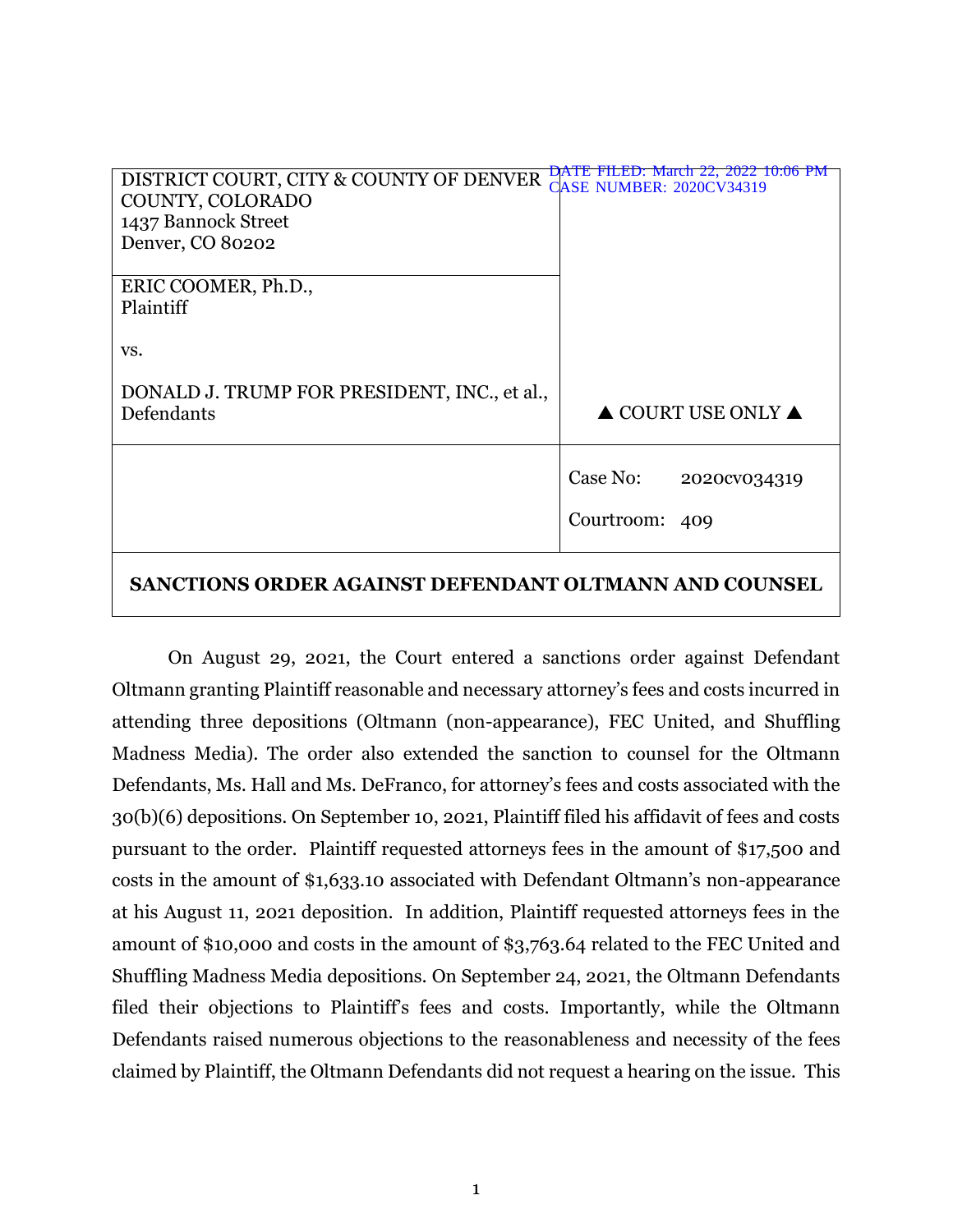Court has not yet entered a final order on the proper amount of the August 29, 2021 sanction.

On September 24, 2021, the Oltmann Defendants filed an appeal of the August 29, 2021 sanctions order. On February 22, 2022, the Court of Appeals granted Plaintiff's motion to dismiss the appeal and awarded Plaintiff his appellate attorney's fees and costs. Because the Court of Appeals has dismissed the Oltmann Defendant's September 24, 2021 appeal, this Court's jurisdiction to address the August 29, 2021 order for sanctions has been restored.

On October 12, 2021, the Court entered a second sanctions order against Defendant Oltmann granting Plaintiff reasonable and necessary attorney's fees and costs related to Defendant Oltmann's refusal to respond to deposition questions. On November 12, 2021, Plaintiff filed his affidavit of fees and costs pursuant to the Order, requesting attorneys fees in the amount of \$19,500.00 and costs in the amount of \$4,486.15. On December 3, 2021, Defendant Oltmann filed his objections to Plaintiff's fees and costs. Again, while Defendant Oltmann raised numerous objections to the reasonableness and necessity of the fees claimed by Plaintiff, Defendant Oltmann did not request a hearing on the issue. This Court has not yet entered a final order as to the proper amount of the October 12, 2021 sanction.

On February 23, 2022, counsel for Plaintiff filed an "Advisory to Court Regarding Pending Sanctions Orders" wherein counsel for Plaintiff indicated that the August 29, 2021 Sanction Order against the Oltmann Defendants and Counsel and the October 12, 2021 Sanction Order against Defendant Oltmann are fully briefed and ripe for entry of final orders as to the amount of such sanctions. More than 21 days have passed since counsel for Plaintiff made this representation to the Court and the Oltmann Defendants have not filed any response or objection, thus waiving their right to a hearing as to the reasonableness and necessity of the fees and costs requested by Plaintiff.

Therefore, having reviewed the written pleadings of the parties and all exhibits attached thereto, the Court enters the following findings with respect to the attorneys fees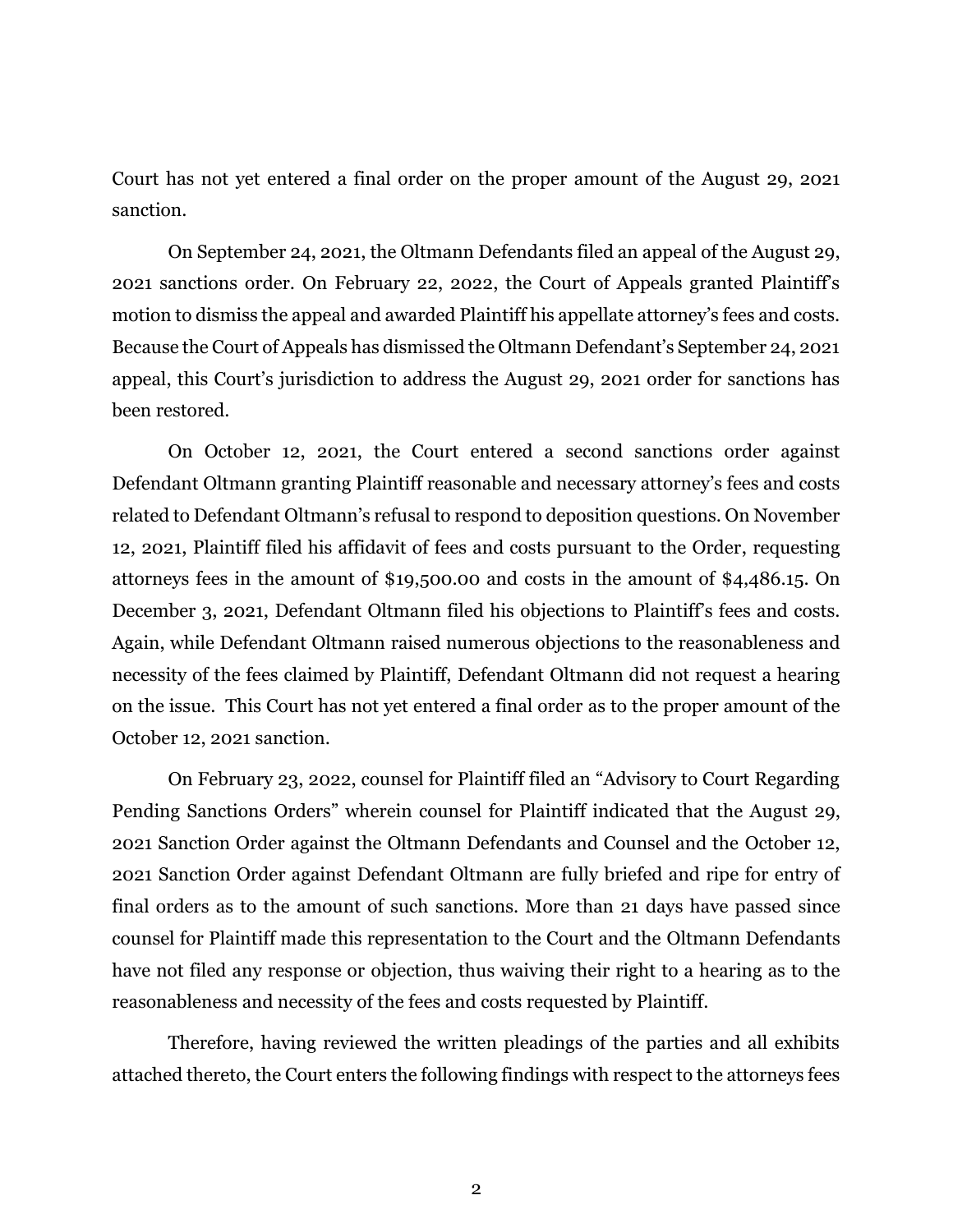and costs to be paid by the Oltmann Defendants and their counsel as sanctions related to deposition misconduct pursuant to C.R.C.P. Rule 37.

#### **Standards Applied**:

In determining whether an attorney fee is reasonable, the trial court shall consider the eight factors for determining the reasonableness of fees set forth in Rule 1.5 of the Colorado Rules of Professional Conduct and "other factors may be appropriate to consider in a particular case." *City of Wheat Ridge v. Cerveny*, 913 P.2d 1110, 1115–1116 (Colo. 1996). Here, this Court has considered the eight factors set forth in Rule 1.5 in determining the reasonableness of fees, namely: (1) The time and labor required, the novelty and difficulty of the questions involved, and the skills requisite to perform the legal service properly; (2) The likelihood, if apparent to the client, that the acceptance of the particular employment will preclude other employment by the lawyer; (3) The fee customarily charged in the locality for similar legal services; (4) The amount involved and the result obtained; (5) The time limitations imposed by the client or by the circumstances; (6) The nature and length of the professional relationship with the client; (7) The experience, reputation, and ability of the lawyer or lawyers performing the services; and (8) Whether the fee is fixed or contingent. "It remains counsel's burden to prove and establish the reasonableness of each dollar, each hour, above zero." *Payan v. Nash Finch Co.*, 310 P.3d 212, 219 (Colo. App. 2012) (*quoting Mares v. Credit Bureau*, 801 F.2d 1197, 1210 (10th Cir.1986)). A "reasonable" fee should be determined in light of all the circumstances for the time and effort reasonably expended by the prevailing party's attorney. *Spensieri v. Farmers Alliance Mutual Insurance Co*., 804 P.2d 268 (Colo. App. 1990); *Tallitsch v. Child Support Services*, 926 P.2d 143 (Colo. App. 1996). In arriving at a reasonable fee amount, the court should initially calculate the "lodestar" amount which represents the number of hours reasonably expended multiplied by a reasonable hourly rate. This lodestar amount carries a strong presumption of reasonableness. *Payan*, *supra*, 310 P.3d at 217. "A trial court should award attorney fees based on the prevailing market rate by private lawyers in the community." *Id*. (*citing Balkind v. Telluride Mountain Title Co*., 8 P.3d 581, 588–89 (Colo. App. 2000); *Spensieri*, 804 P.2d at 270. Additionally, the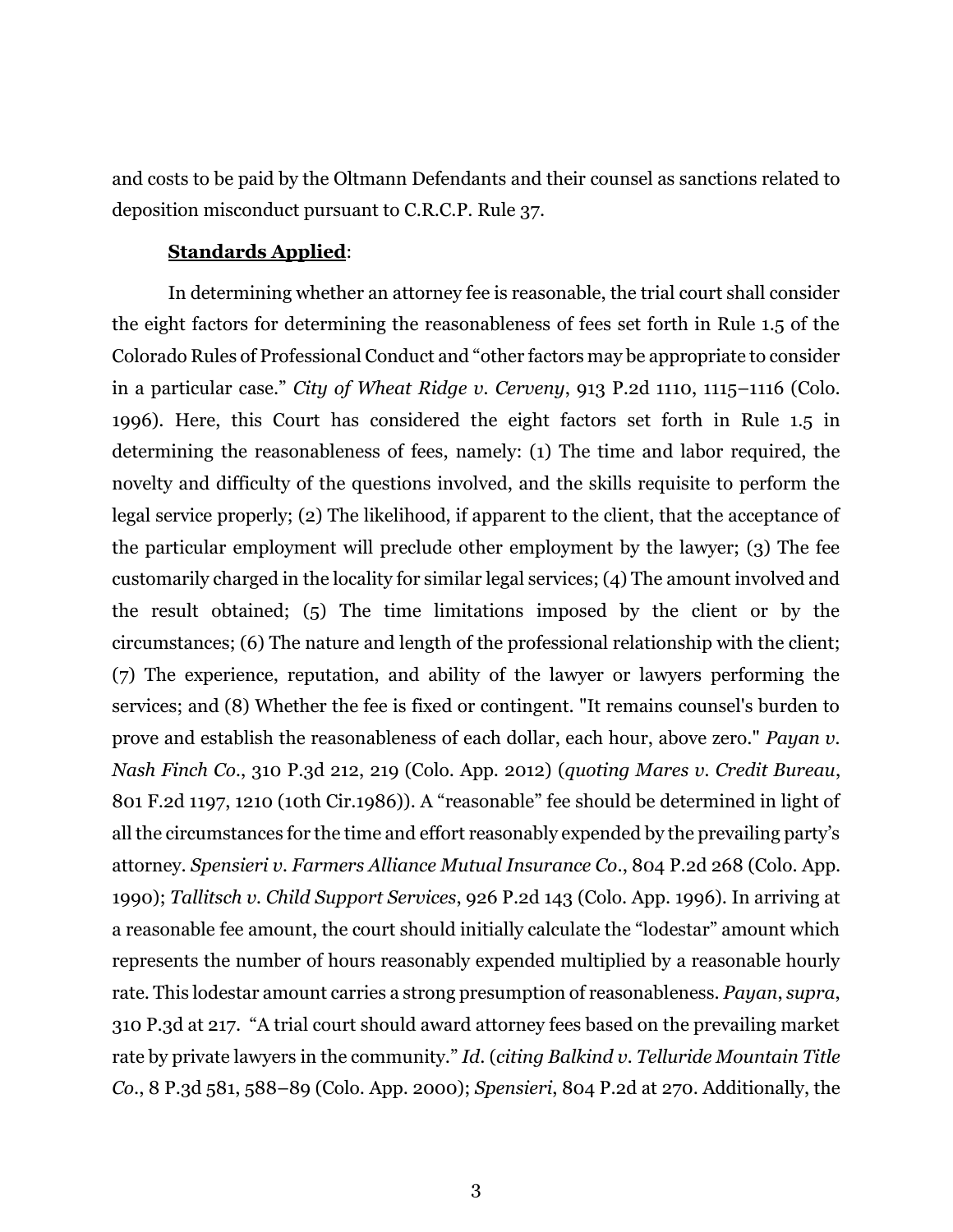Court has considered potential duplication of attorney services. "For example, [if] three attorneys are present at a hearing when one would suffice, compensation should be denied for the excess time." *Ramos v. Lamm*, 713 F.2d 546, 554 (10th Cir. 1983) (*citing Copeland v. Marshall*, 641 F.2d 880, 891 (D.C. Cir. 1980)). "The burden is on the requesting party to provide sufficient information and supporting documentation to allow the court to make a reasoned decision for each cost item presented." *See Valentine v. Mountain States Mut. Ins. Cas, Co*., 252 P.3d 1182, 1187 (Colo. App. 2011); *Moore Western Forge Corp.*, 192 P.2d 427, 439 (Colo. App. 2007). A party seeking costs must provide the court with sufficient information and supporting documentation to allow a judge to make a reasoned decision for each cost item presented. *City of Aurora ex rel. Util. Enter. v. Colo State Eng'r*,105 P.3d 595, 627 (Colo. 2005).

### **Findings Regarding Reasonableness and Necessity and Relatedness**:

The Court has reviewed the September 10, 2021 and November 12, 2021 Affidavits of Charles J. Cain and all exhibits attached thereto. In addition, the Court has considered the September 24, 2021 *Response in Opposition to Plaintiff's Fee and Cost Bills and Request for Fees and Costs* filed by the Oltmann Defendants and the December 3, 2021 *Response in Opposition to Plaintiff's Fee and Cost Bills and Amount of Sanction Sought* filed by Defendant Oltmann and all exhibits attached thereto.

#### Attorneys Fees:

Charles Cain has averred that, in conjunction and consultation with co-counsel Trey Rogers, it is his opinion that, when considering all factors enumerated in Rule of Professional Conduct 1.5, an hourly rate of \$500 per hour "is on the low end of a reasonable range given skill and experience of the lawyers involved, the time limitations imposed by the circumstances, the intense preparation required for the key witness in this case, the fact that the fee agreement in this case is based on a contingent fee agreement, and the novelty of the questions involved. However, because the work performed included both associate lawyers and paralegals, I conclude those factors, when assessed as a whole, suggest that no deviation from the lodestar amounts is ultimately necessary or appropriate in this instance."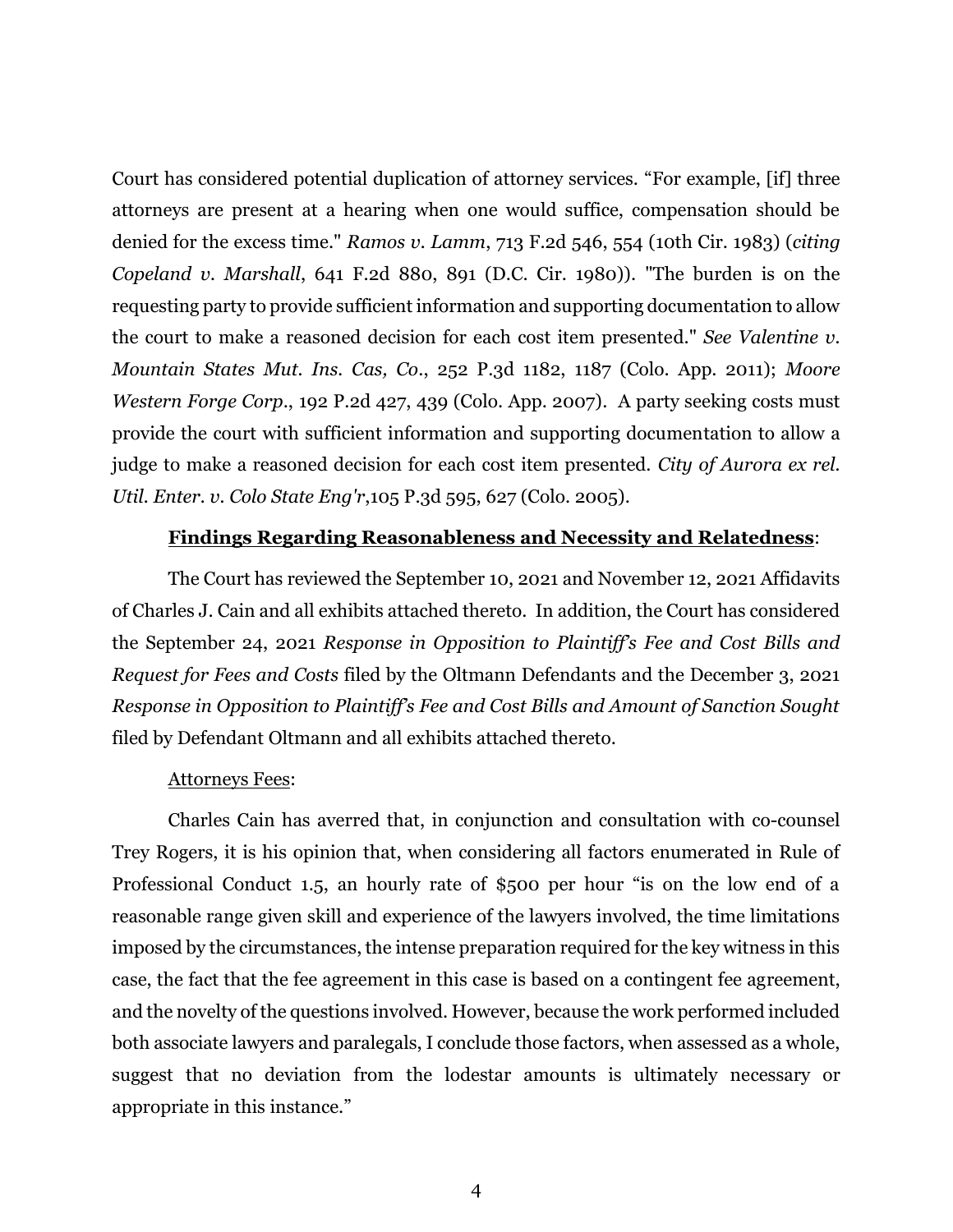Conversely, the Oltmann Defendants look to the Colorado Bar Association's 2017 Economics of Law Practice Survey as an indicator of reasonable hourly rates to be charged in this matter. Specifically, the Oltmann Defendants note that the mean hourly rate for all civil litigators that responded to the survey was \$248 per hour.

The Court FINDS that given the breadth and complexity of this case and the intensity of the time demands on all counsel, the experience of the lawyers involved, and the novelty of the legal and factual issues involved, the following hourly rates are reasonable for the following professionals:

| <b>Charles Cain, Partner</b>               | \$500, per Cain Affidavit                          |
|--------------------------------------------|----------------------------------------------------|
| Steve Skarnulis, Partner                   | \$500, per Cain Affidavit                          |
| <b>Bradley Kloewer, Associate Attorney</b> | \$275, per CBA survey                              |
| Scotti Beam, Paralegal                     | \$137.50 (50% of associate<br>rate per CBA survey) |
| Arlana Prentice, Paralegal                 | \$137.50 (50% of associate<br>rate per CBA survey) |

The Court FINDS that the following hours to be reasonably related to the deposition misconduct that occurred in this case:

**Oltmann Failure to Appear at August 11, 2021 Deposition**

| $8/4/21$ : Cain      | Work on depo exhibits        | 3.9 | \$500    | \$1,950.00 |
|----------------------|------------------------------|-----|----------|------------|
| $8/9/21$ : Prentice  | Clips of CD podcast          |     | \$137.50 | \$151.25   |
| $8/9/21$ : Kloewer   | <b>Collecting Evidence</b>   | 2.5 | \$275    | \$687.50   |
| $8/10/21$ : Prentice | Pull & Prepare Video Clips   | 5.5 | \$137.50 | \$756.25   |
| $8/10/21$ : Beam     | Conference with Ct. Reporter | 1.0 | \$137.50 | \$137.50   |
| 8/10/21: Cain        | Deposition Prep & Travel     | 7.5 | \$500    | \$3,750.00 |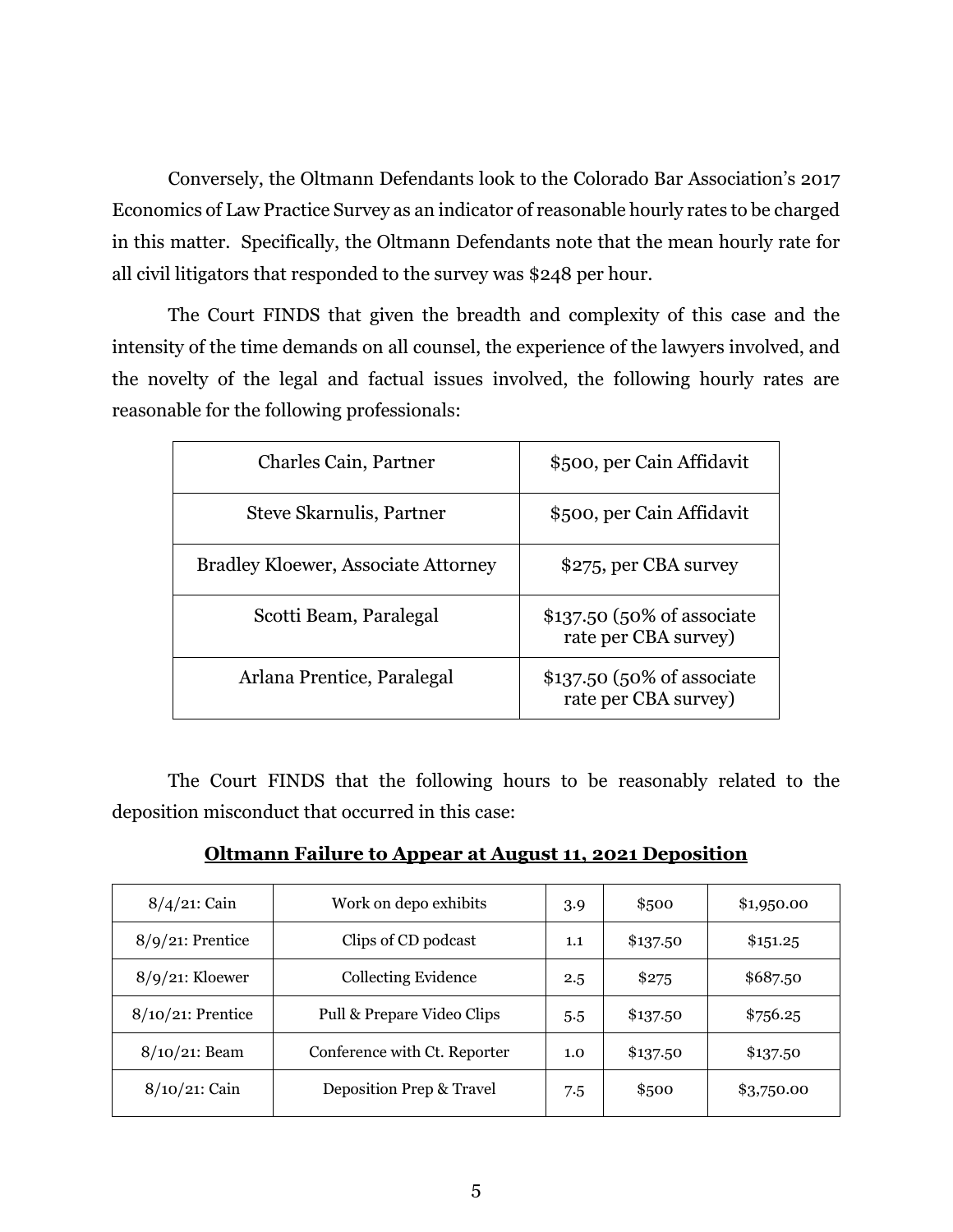| $8/10/21$ : Kloewer   | <b>Deposition Prep</b>                                              | 4.0 | \$275    | \$1,100.00  |
|-----------------------|---------------------------------------------------------------------|-----|----------|-------------|
| $8/11/21$ : Prentice  | Document Oltmann's attendance at<br>Symposium instead of deposition | 1.1 | \$137.50 | \$151.25    |
| $8/11/21$ : Skarnulis | Travel & attend scheduled Depo.                                     | 2.0 | \$500    | \$1,000.00  |
| $8/11/21$ : Cain      | Deposition Prep; travel; attend<br>scheduled deposition             | 3.8 | \$500    | \$1,900.00  |
| $8/11/21$ : Kloewer   | Attend scheduled depo; conferences<br>with partners and client      | 3.0 | \$275    | \$825.00    |
|                       |                                                                     |     |          | \$12,408.75 |

## **30(b)(6) Depositions**

| $8/4/21$ : Beam       | Coordinate Depo Exhibits                                              | $.5\,$ | \$137.50 | \$68.75    |
|-----------------------|-----------------------------------------------------------------------|--------|----------|------------|
| $8/7/21$ : Skarnulis  | Documents & Depo Prep                                                 | 4.3    | \$500    | \$2,150.00 |
| $8/9/21$ : Skarnulis  | Travel & Depo Prep                                                    | 4.0    | \$500    | \$2,000.00 |
| $8/10/21$ : Skarnulis | Depo Prep                                                             | 2.4    | \$500    | \$1,250.00 |
| $8/11/21$ : Skarnulis | Depo Prep; Attend Depositions                                         | 5.5    | \$500    | \$2,750.00 |
| $8/11/21$ : Cain      | <b>Attend Depositions</b>                                             | 2.0    | \$500    | \$1,000.00 |
| $8/11/21$ : Kloewer   | Attend scheduled depositions;<br>conferences with partners and client | 2.0    | \$275    | \$550.00   |
|                       |                                                                       |        |          | \$9,368.75 |

## **Oltmann Refusal to Answer at September 8, 2021 Deposition**

| $9/8/21$ : Cain     | Portion of Deposition Related to<br><b>Refusal to Answer</b>    | .5  | \$500 | \$2,50.00  |
|---------------------|-----------------------------------------------------------------|-----|-------|------------|
| $9/20/21$ : Kloewer | Draft 2 <sup>nd</sup> Mtn for Sanctions against<br>Def. Oltmann | 5.0 | \$275 | \$1,375.00 |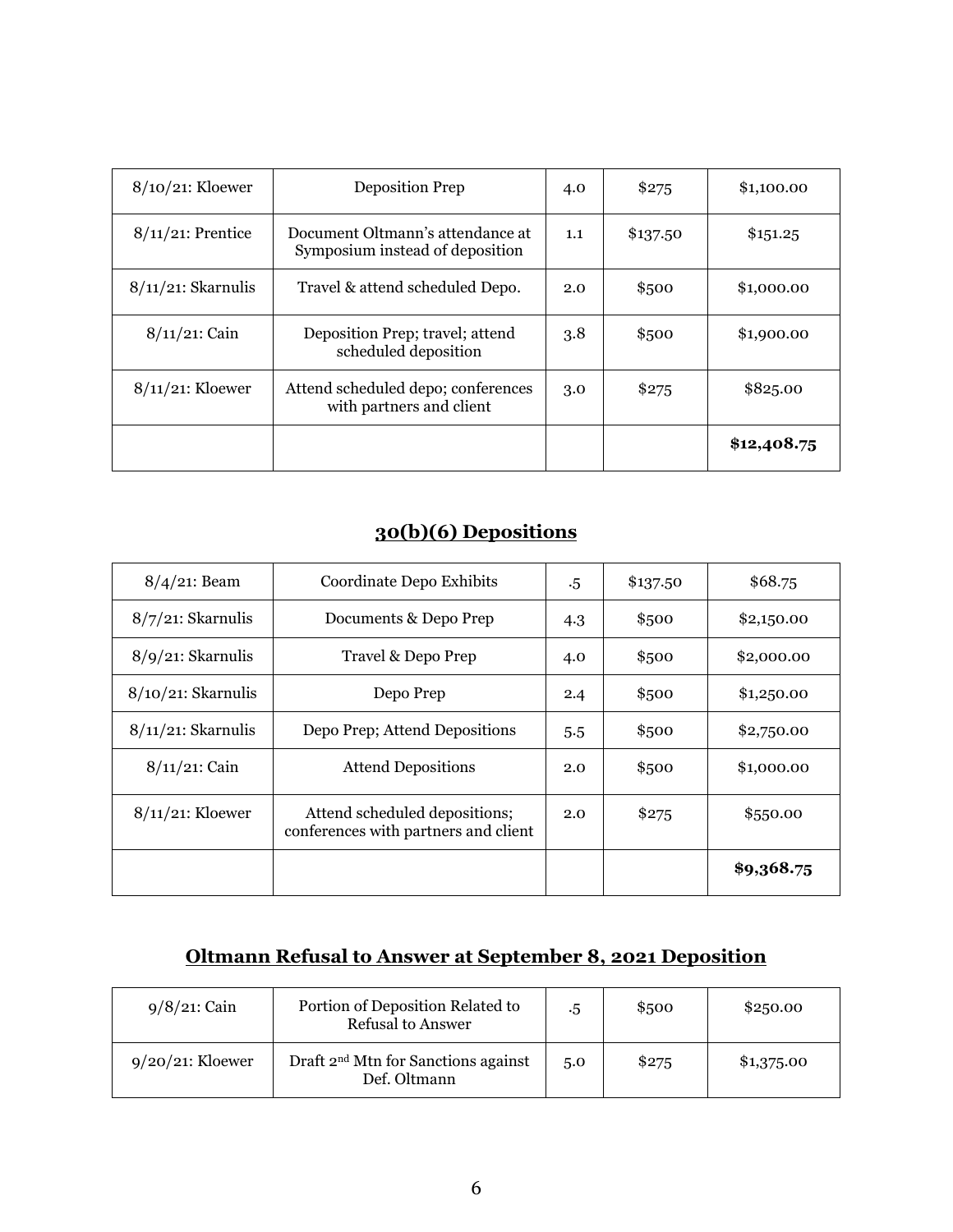| $9/20/21$ : Beam    | Work on 2 <sup>nd</sup> Mtn for Sanctions                                      | $.5\,$ | \$137.50 | \$68.75    |
|---------------------|--------------------------------------------------------------------------------|--------|----------|------------|
| $9/22/21$ : Kloewer | Work on 2 <sup>nd</sup> Mtn for Sanctions                                      | 4.5    | \$275    | \$1,237.50 |
| $9/22/21$ : Cain    | Revise 2 <sup>nd</sup> Mtn for Sanctions                                       | 2.0    | \$500    | \$1,000.00 |
| $9/24/21$ : Kloewer | Review Oltmann Objection to Fees                                               | 1.0    | \$275    | \$275.00   |
| $9/24/21$ : Cain    | Review Oltmann Objection to Fees                                               | 1.0    | \$500    | \$500.00   |
| $9/30/21$ : Beam    | Work on Reply to Objection to 2 <sup>nd</sup><br>M <sub>th</sub> for Sanctions | $.5\,$ | \$137.50 | \$68.75    |
| $10/1/21$ : Kloewer | Draft Reply                                                                    | 4.0    | \$275    | \$1,100.00 |
| $10/4/21$ : Beam    | Work on Reply and Exhibits                                                     | 4.0    | \$137.50 | \$550.00   |
| $10/4/21$ : Kloewer | Final revisions to Reply                                                       |        | \$275    | \$550.00   |
|                     |                                                                                |        |          | \$6,975.00 |

## Costs:

 $\overline{a}$ 

The Court has also examined Plaintiff's requests for costs associated with the three instances of deposition misconduct. Having reviewed the documentation provided by Plaintiff to support his requested costs, the Court finds the following costs are reasonable and necessary and reasonably related to the three instances of deposition misconduct.

**Oltmann Failure to Appear at August 11, 2021 Deposition**

| Kloewer Travel: Salida to Denver             | 283 miles at \$.56 per mile | \$158.48 |
|----------------------------------------------|-----------------------------|----------|
| Cain: Hotel                                  |                             | \$339.15 |
| Kloewer: Hotel                               |                             | \$339.15 |
| One Hr. Veritext Video Services <sup>1</sup> |                             | \$100.00 |
|                                              |                             | \$936.78 |

<sup>&</sup>lt;sup>1</sup> The remaining charges imposed by Veritext are outrageous.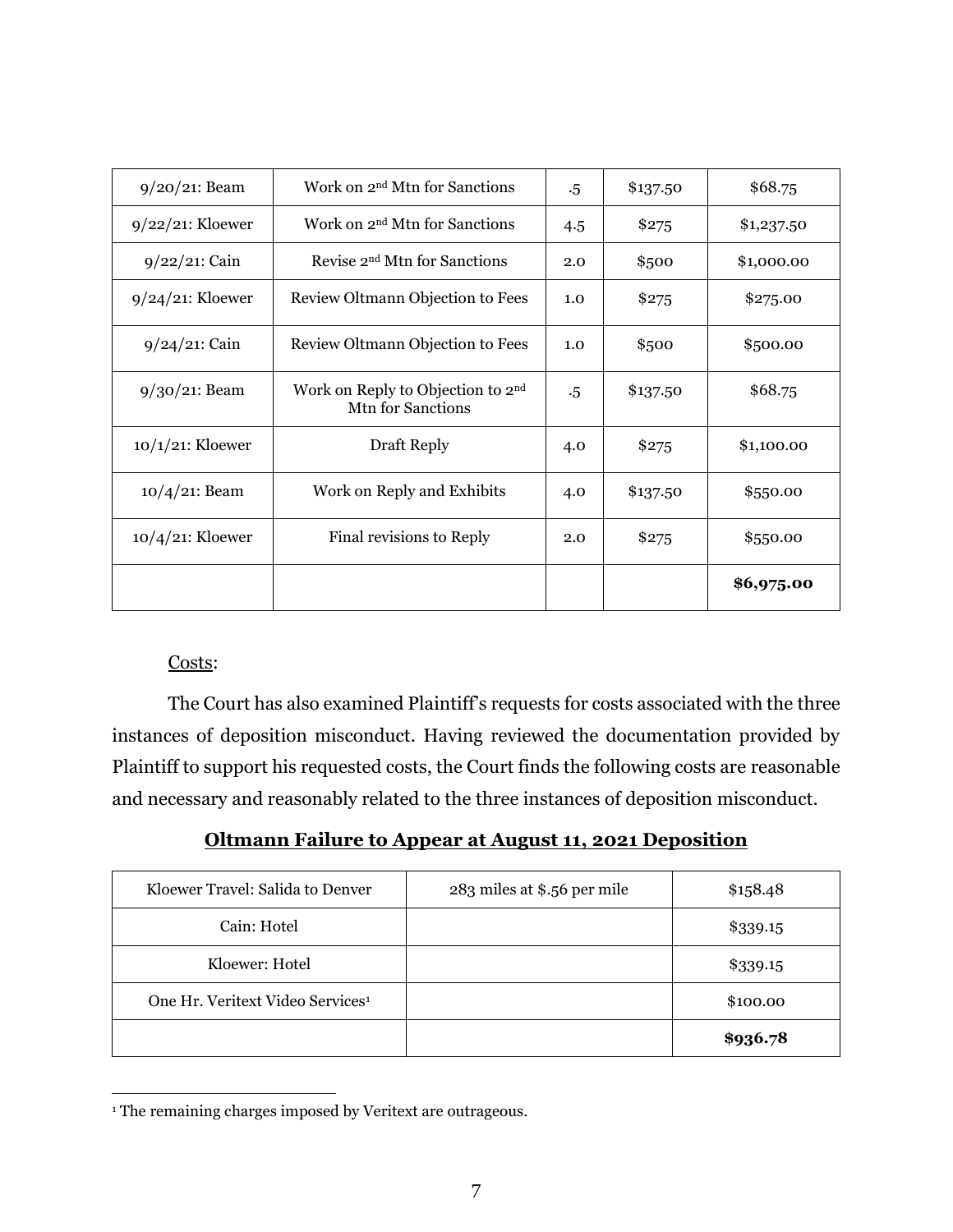## **30(b)(6) Depositions**

| Skarnulis Airfare                            | \$138.98   |
|----------------------------------------------|------------|
| Skarnulis Hotel                              | \$390.08   |
| Veritext Video Services for FEC <sup>2</sup> | \$190.00   |
| Veritext Transcript for FEC <sup>3</sup>     | \$370.60   |
| Veritext Video Services for SMM <sup>4</sup> | \$95.00    |
| Veritext Transcript for SMM <sup>5</sup>     | \$392.40   |
|                                              | \$1,577.06 |

## **Oltmann Refusal to Answer at September 8, 2021 Deposition**

| Veritext Video Services for Oltmann <sup>6</sup> | \$665.00   |
|--------------------------------------------------|------------|
| Veritext Transcript for Oltmann7                 | \$1,057.30 |
|                                                  | \$1,722.30 |

 $\overline{a}$ 

<sup>2</sup> The remaining charges imposed by Veritext are outrageous.

<sup>3</sup> The remaining charges imposed by Veritext are outrageous.

<sup>4</sup> The remaining charges imposed by Veritext are outrageous.

<sup>5</sup> The remaining charges imposed by Veritext are outrageous.

<sup>6</sup> The remaining charges imposed by Veritext are outrageous.

<sup>7</sup> The remaining charges imposed by Veritext are outrageous.